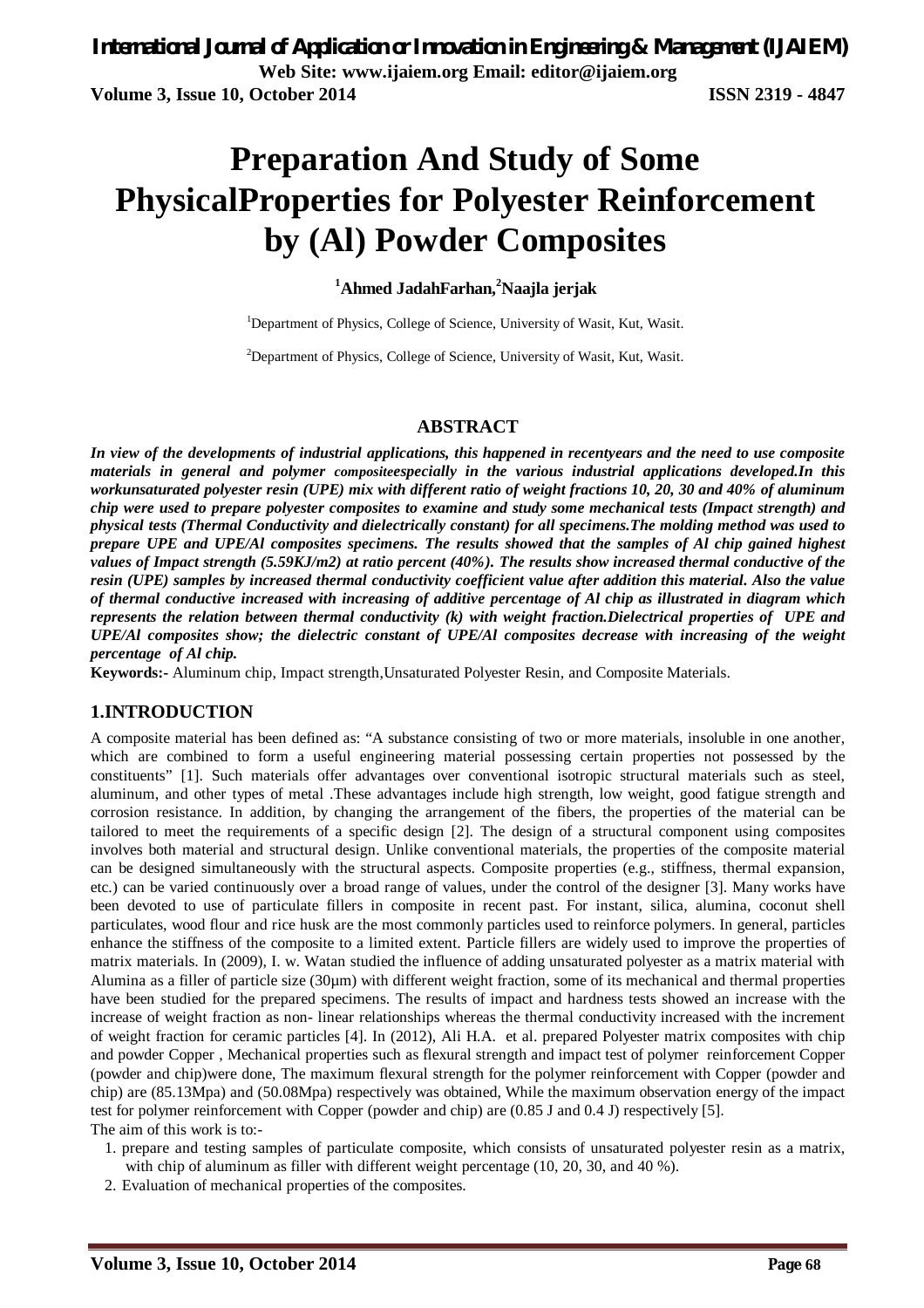### *International Journal of Application or Innovation in Engineering & Management (IJAIEM)* **Web Site: www.ijaiem.org Email: editor@ijaiem.org Volume 3, Issue 10, October 2014 ISSN 2319 - 4847**

3. Study the effect of filler weight percentage adding on mechanical (impact strength), electrical (dielectric constant) and Thermal (thermal conductivity) properties.

### **2.EXPERIMENTAL WORK**

### **RAW MATERAILS**

One type of polymers was used; unsaturated polyester resin (containing styrene as a cross – linking agent ), ( having a symbol SIR SIROPOL) which was supplied from Saudi industrial resin CO. LTD, p. o. box 7764, Jeddah 21472, Kingdom of Saudi Arabia. It is a liquid with moderate viscosity which can be cured to the solid state by adding (Methyl Ethyl Ketone Peroxide, MEKP) as a hardener, while cobalt naphthenate acts as a catalyst to accelerate the solidification process. The percentage of the hardener to the resin is (2%) while it is (0.5%) for accelerator. UPE is distinguished by desirable physical properties, easily handled, quickly cured and stable dimensions after solidification and Aluminum chip was used in this work as a filler materials shown in Fig. (1). The typical properties of unsaturated polyester resin are shown in Table (1).

`**Table (1):** Typical properties of unsaturated polyester resin (UPE)

| Materials | Density         | Tensile strength | Tensile modulus | Cure shrinkage | Tg  |
|-----------|-----------------|------------------|-----------------|----------------|-----|
|           | $\rm (gm/cm^3)$ | (Mpa)            | (Gpa)           | $\%$           |     |
| (UPE)     | $.05 - 1.4$     | 23.4-89.7        | . 1-4.5         | $5 - 12$       | 340 |



**Figure (1):** Photograph shows (Al) chip

### **CAST MOULD**

- The cast mould used for casting the polymeric specimens and composites
	- 1. A glass plates of dimensions (400 mm  $\times$ 400 mm $\times$ 6 mm) were used as a mould stages.

2. Glass strips of dimensions (200mm  $\times$  20mm  $\times$  6mm) were used as boundaries for the cast mould.

Before casting, a glass plates were cleaned with water and soapsolution, after drying in oven, one base of the glass plates was coated with wax, then glass strips were fixed on glass plates and left for one hours todry at room temperature**.**

### **3.COMPOSITES PREPARATION**

The composites were prepared from unsaturated polyester resin (as a matrix) and (AL) chip(as a filler) with different weight percentages of (10,20,30 and 40%) wt.% by Hand lay-up molding method which can be summarized by the following steps:

- 1.First of all, AL was passed to heat treatment in an oven at 100 ˚C for 1 h to remove the moisture.
- 2.Determine the weight of AL by using a sensitive balance (four digits type: Sartorious, H51, made in Germany).
- 3.Determine the weight of resin and its (hardener and accelerator) and mix them carefully.
- 4.Mix the content thoroughly in a clean disposable container by a fan type stirrer before casting it as sheets (of dimensions  $200 \times 150$  mm2) by using glass mould.
- 5.Leave the composite at room temperature about 24 hours and then for post-curing, the sheets were left for 2 hours in an oven at temperature 60˚C.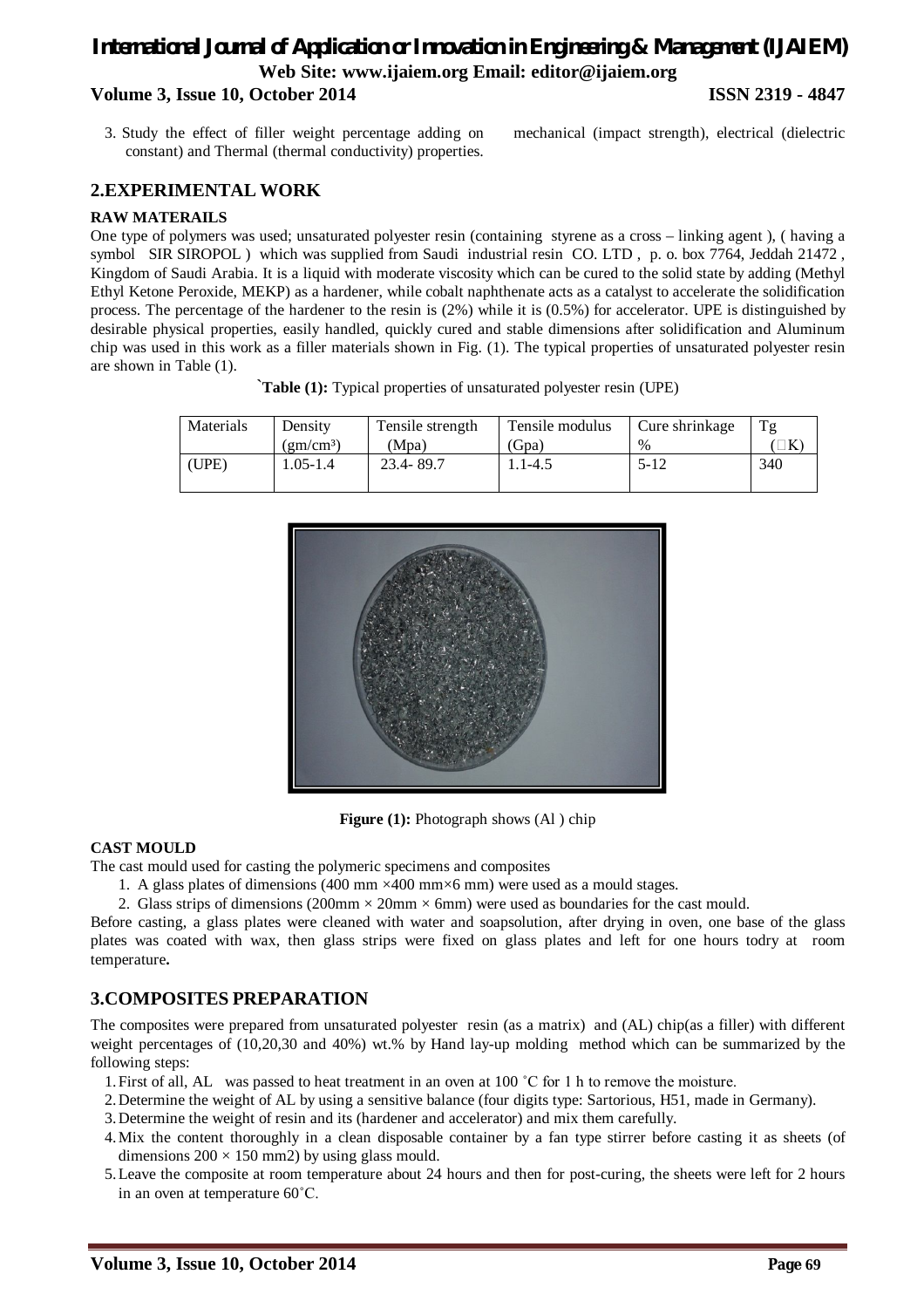### *International Journal of Application or Innovation in Engineering & Management (IJAIEM)* **Web Site: www.ijaiem.org Email: editor@ijaiem.org Volume 3, Issue 10, October 2014 ISSN 2319 - 4847**

### **4.IMPACT TEST SAMPLE CUTTING**

The sheets of the composites are cutting into specimens, by using a circular iron saw, pluses from the samples were removed by using the iron rasp, the samples were polished by using abrasive emery papers of grade 400.The shape and dimension of the samples cut for impact test, thermal conductivity test, dielectric constant test, are shown at figures (2), (3), (4), (5), (6) and (7) respectively.







**Figure (3):** Photograph of impact test specimens for pure polyester and theircomposites.



Figure (4): Dimensions of thermal conductivity Specimens [According to specification of instrument]



Figure (5): Photograph of thermal conductivity test specimens for pure polyester and their composites.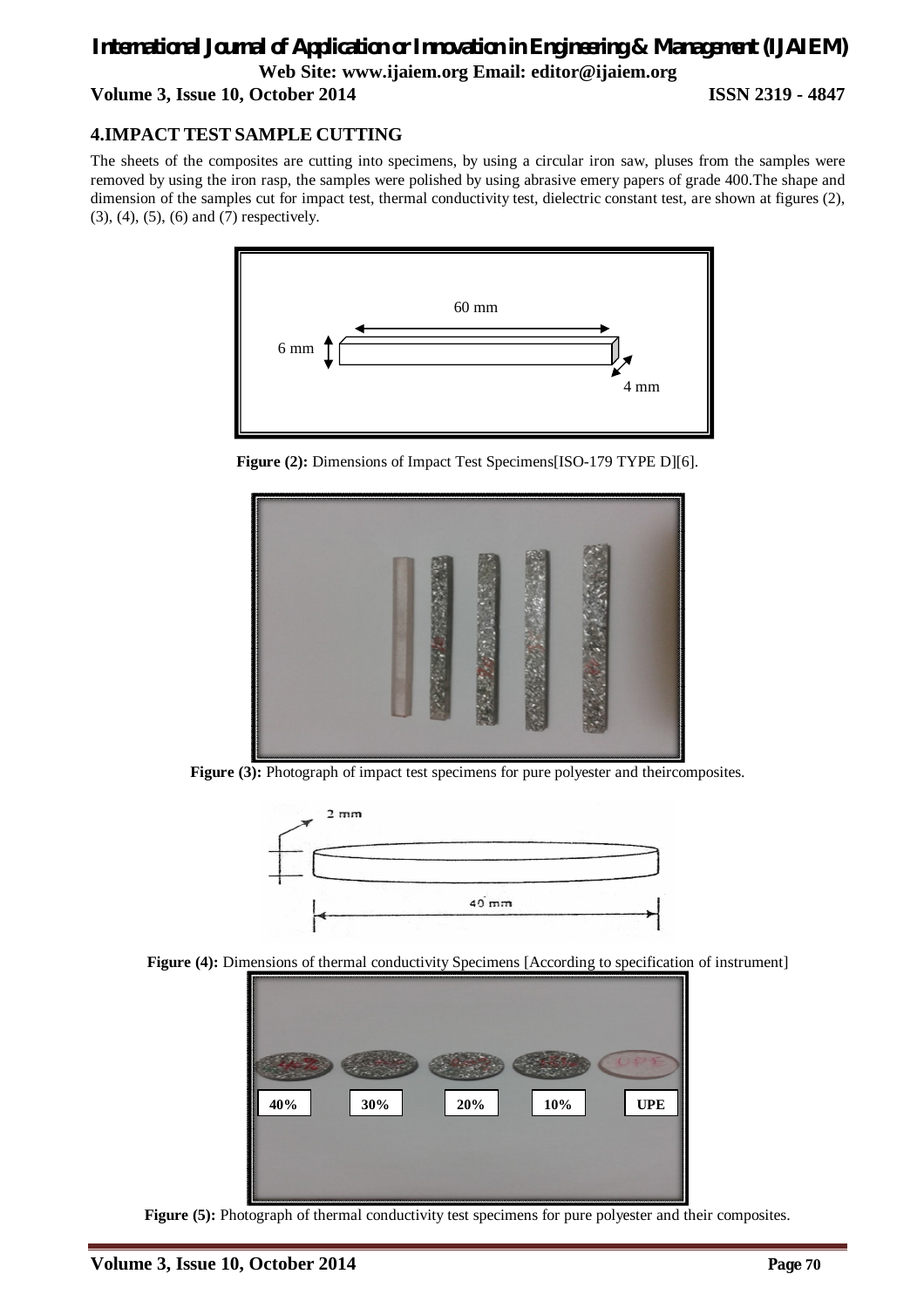# *International Journal of Application or Innovation in Engineering & Management (IJAIEM)*

**Web Site: www.ijaiem.org Email: editor@ijaiem.org Volume 3, Issue 10, October 2014 ISSN 2319 - 4847**



**Figure (6):** Dimensions of dielectric constant Specimens.[ASTM-D150]



**Figure (7):** Photograph of dielectric constant test specimens for pure polyester and their composites.

### **5.CHARPY IMPACT TEST**

Pendulum-type hammers testing machine model IMPACT TESTER TMI NO 43-1 was used in the charpy impact mode of full scale 2 J. In charpy type the specimen is supported as a horizontal simple beam and is broken by a single swing of the pendulum with the impact line midway between the supports. In this method used a special un notched specimen according ISO-179 standard (Type-D).

Impact strength is calculated from the relation. [7]

 $I.S = U/A$  (KJ/m<sup>2</sup>) ) (1) Where  $I.S =$ Impact strength

 $U =$  Energy of fracture in (kilo joule)

 $A = Cross section area in (m<sup>2</sup>)$ 

### **6.THERMAL CONDUCTIVITY TEST INSTRUMENT**

Lee's disc instrument showed in figure (8), manufactured by the Griffen and George Company, was used to calculate the thermal conductivity of the samples under test. The figure below shows this instrument which consists of three discs of brass (40 mm diameter by 12.25 mm thickness) and a heater. The sample (S) is placed between the discs A and B, while the heater is placed between B and C. Heater was supplied with voltage (6 volt) and the current value through the apparatus was about (0.25Amp). The heat transfers from the heater to the near two discs then to the third disc across the sample. The temperature of the three discs  $(T_A, T_B,$  and  $T_C)$  is measured by using a thermometers placed inside them. After reaching thermal equilibrium, the temperatures were recorded.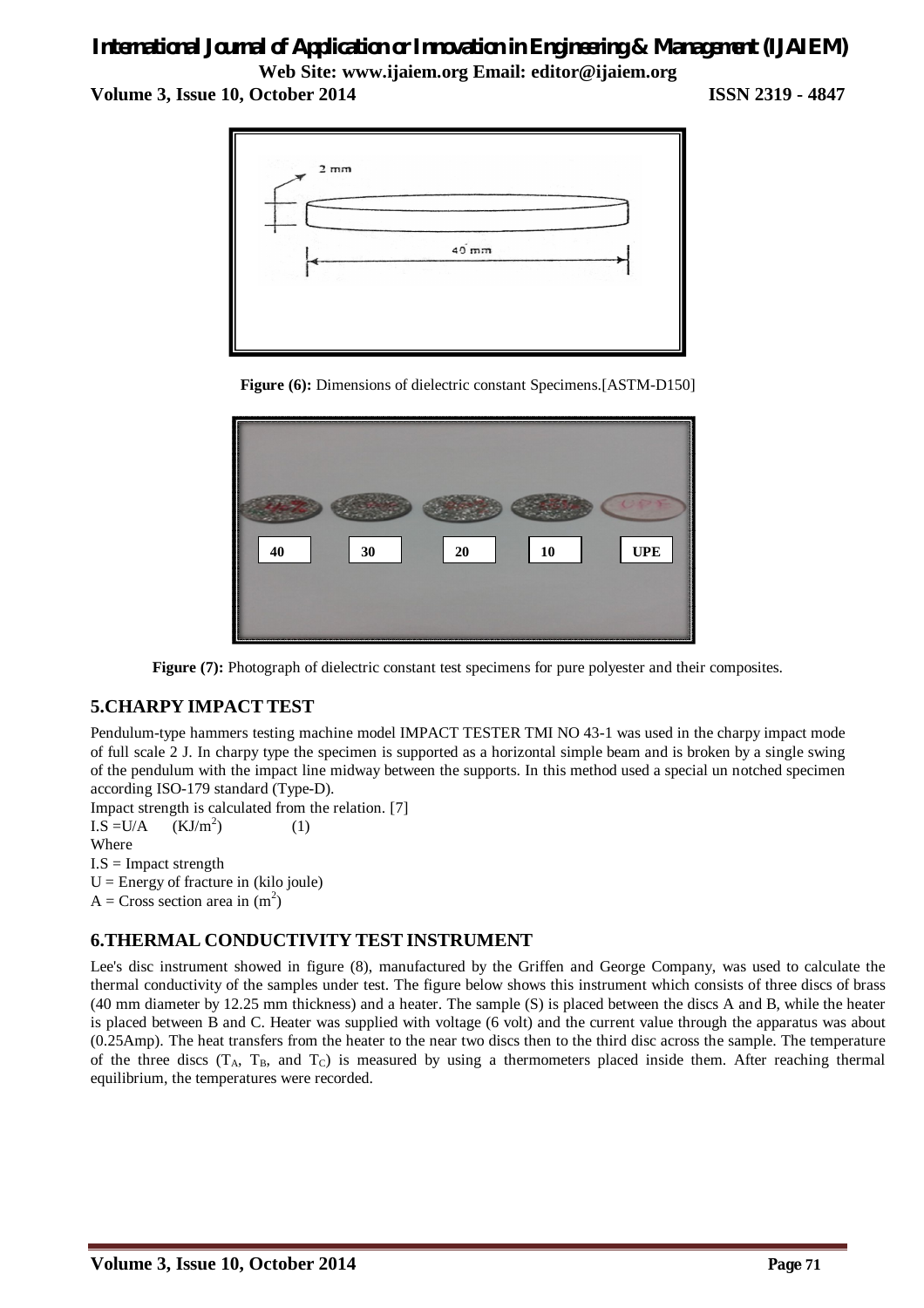## *International Journal of Application or Innovation in Engineering & Management (IJAIEM)*

**Web Site: www.ijaiem.org Email: editor@ijaiem.org Volume 3, Issue 10, October 2014 ISSN 2319 - 4847**



**Figure (8):** Thermal Conductivity Test Instrument

The value of thermal conductivity is determined by using the following equations [8]:

$$
K[(T_B - T_A) / d_s] = e[T_A + [(2/R)(d_A + 1/4d_s)T_A + (1/2r)d_sT_B]]
$$
 (2)

Where:

K: The thermal conductivity coefficient (W/m. °С).

 $T_A$ ,  $T_B$ , &  $T_C$ : Temperature of the metal discs A, B, C respectively (°C).

 $d_A$ ,  $d_B \& d_C$ : Thickness of the discs A, B & C respectively (mm).

 $d_s$ : Sample's thickness (mm).

r: disc's radius (mm).

e: The quantity of heat flowing through the cross sectional area of the specimen per unit time  $(W/m^2$  °C) is calculated from the following equation [8]:

IV=  $\pi r$ 2e (T<sub>A</sub>+T<sub>B</sub>) +2πre [d<sub>A</sub>T<sub>A</sub>+d<sub>S</sub> (1/2) (T<sub>A</sub>+T<sub>B</sub>) +d<sub>B</sub>T<sub>B</sub> +d<sub>C</sub>T<sub>C</sub>] (3)

Where:

I= Current through the heater (Ampere) V= Applied voltage (Volt)

### **7.DIELECTRIC CONSTANT TEST INSTRUMENT**

The illustrated instrument in Fig. (9) is utilized to measure the dielectric constant values of polymer and its composites. This instrument represents an electrical circuit (in series connection) which consists of capacitor, coil, resistor, ammeter and frequency generator. After was placed the sample between the capacitor's plates, the frequency of the power supplier was alternated till get maximum current value. At this maximum value, the frequency was recorded which represents the resonance frequency value  $(f_r)$ . After that, the  $(f_r)$  value was determined without the presence of the sample (i.e with existence of the air only). The capacity of the capacitor can be calculated from the relationship:-

$$
C = \frac{1}{4\pi^2 f_r^2 L}
$$
 (4)

Where (L) is the inductance of the coil, Dielectric constant  $(\varepsilon_r)$  can be calculated from the equation:- $\varepsilon_r = C/Co$ .

where Co is the capacity of the capacitor with existence of the air while C is the capacity of the capacitor with the presence the sample.



**Figure (9):** Dielectric constant instrument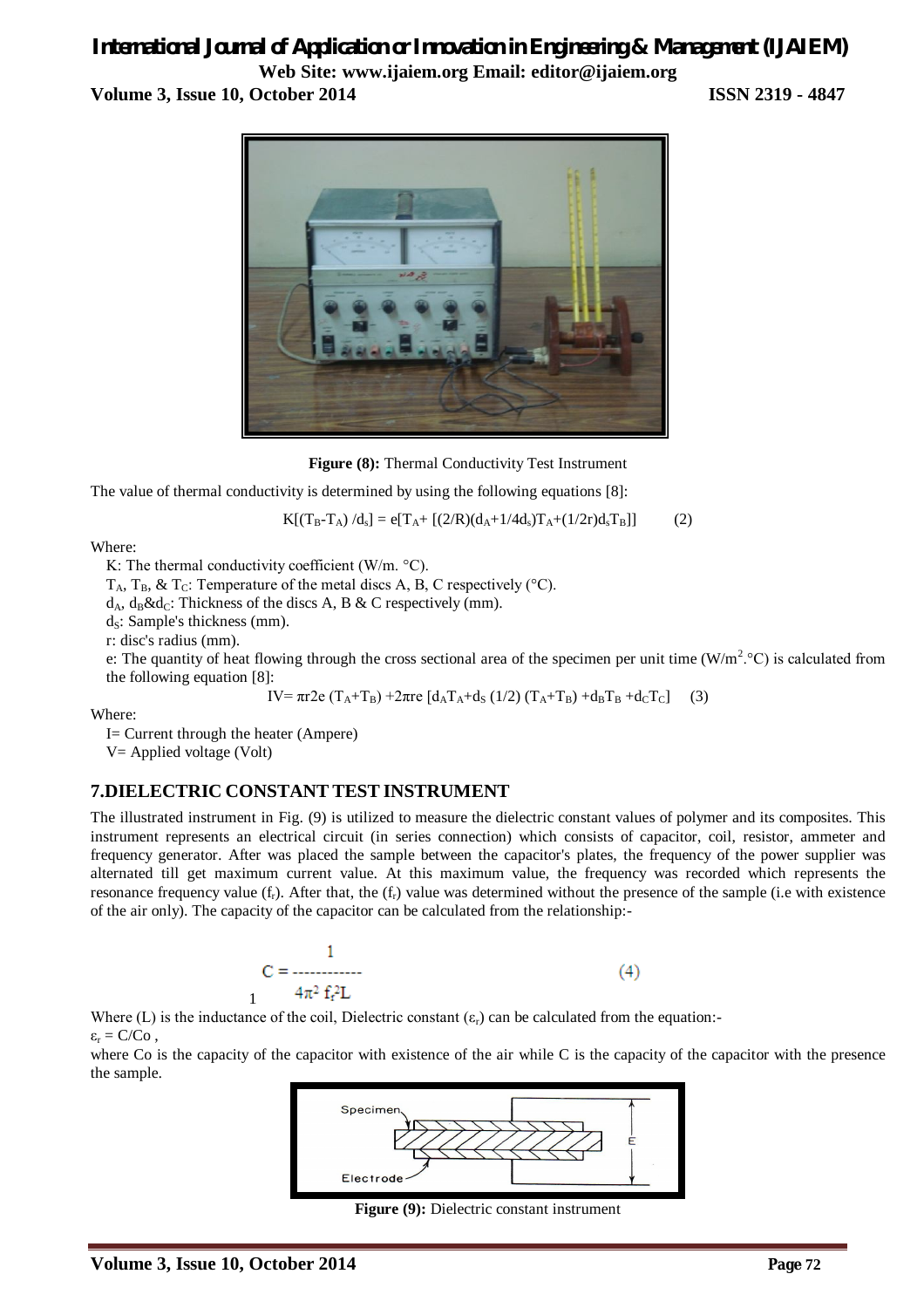### *International Journal of Application or Innovation in Engineering & Management (IJAIEM)*

**Web Site: www.ijaiem.org Email: editor@ijaiem.org**

### **Volume 3, Issue 10, October 2014 ISSN 2319 - 4847**

### **8.RESULTS AND DISCUSSION**

### **IMPACT STRENGTH OF COMPOSITES**

The conventional charpy impact test is used to evaluate the impact strength of the composites that have (10, 20, 30, 40) % of aluminum chip (Al). The results of this test are shown in Table (2), Fig. (10), which show the effect of aluminum chip content on the impact strength values of the prepared composites.The table (2) showed that the samples of UPE/Al gained highest values of Impact strength  $(5.59 \text{ KJ/m}^2)$  at ratio percent (40%). The addition of Al chip in ratio of 40% to UPE is the right addition to transition and distribution of the energy in equal form from polymer to the filler materials which means that interference between UPE and Al at the ratio (40%) leads to improvement of the compatibility between the two materials UPE and Al. Table (2) demonstrate that the charpy impact strength of (thermoset /reinforcement material) composites is higher than that of brittle matrix itself, which implies the positive role of reinforcement material on the impact fracture toughness of brittle materials. The good adhesion between the UPE resin and aluminum chip is behind the improved values of impact strength for UPE composites, whereas, the higher value of the impact strength of the composites material consisting of the reinforced with Al can be attributed to the strong interfacial adhesion between UPE and Al. Also, it is ascribed to the stringing of the chemical bond and interaction between the matrix and fillers materials. The addition of Al chip to UPE resin at ratio percent (10%) acts to decrease the impact strength of composites. This obtained result may be attributed to the poor adhesion at the filler/matrix interface. In addition, the interfaces between particles and matrix will be under stresses, so many micro cracks will appear and the stress concentration on the ends of these micro cracks will increase, so that the crack will spread and fracture occur. This means the addition of powder filler to the polymer matrix lead to decrease in stress. This can be explained via returning to the different mechanisms, which depends on the bonding type between the particles and the matrix.

**Table (2):** The effect of AL particle content (wt. %) on the (I.S) of (UPE/ AL) composites.

| Composition | Impact Strength $(I.S)$ , $KJ/m2$ |     |      |      |
|-------------|-----------------------------------|-----|------|------|
|             | AL particle content (wt. %)       |     |      |      |
|             | 10%                               | 20% | 30%  | 40%  |
| UPE/AL      | 3.3                               | 4.9 | 5.24 | 5.59 |





### **9.THERMAL CONDUCTIVITY**

Thermal conductivity is the ability of a material to conduct heat. This quantity represents the rate of heat flow per unit time in a homogenous material under steady conditions, per unit area, per unit temperature gradient in a direction perpendicular to area [9]. Polymers are often utilized as thermal insulators because of their low thermal conductivities. For these materials, energy transfer is accomplished by the vibration and rotation of the chain molecules [10].The thermal conductivity (K) of the UPE and its composites were measured at room temperature as shown in Table (3). The results are represented in the Figure (11). Thermal conductivity results show that K values for UPE/Al composite increase with increasing filler weight percentage wt%, with maximum value 0.171 W/m. $\square \square C$  at 40% filler weight percentage as shown in Table (3). From Table (3), it can be noticed, that the average value of the thermal conductivity of these composites is less than  $(0.172W/m<sup>o</sup>C)$  which reflects the high resistance of those materials to heat transfer. This means, their suitability to be used as thermal insulators, this low thermal conductivity is due to the fact that these polymers have no free electrons and low phonon velocity. Piorkowska [11] states that polymers with coefficient of heat transfer not exceeding  $(0.5W/m^{\circ}C)$ , are considered as poor conductors of heat (i.e. good thermal insulators).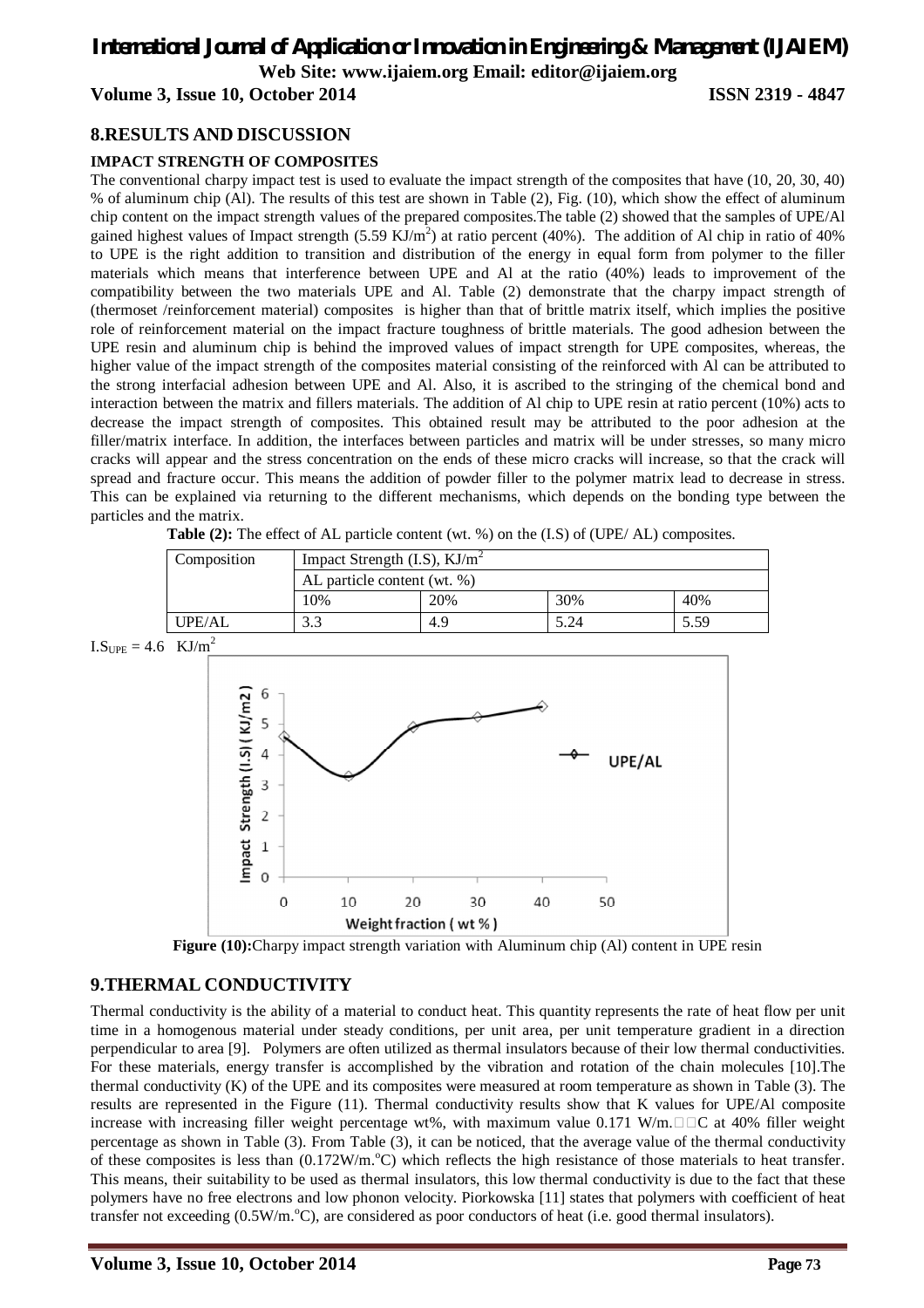### *International Journal of Application or Innovation in Engineering & Management (IJAIEM)* **Web Site: www.ijaiem.org Email: editor@ijaiem.org Volume 3, Issue 10, October 2014**

|  |  | <b>ISSN 2319 - 4847</b> |
|--|--|-------------------------|
|--|--|-------------------------|

| Composition   | Thermal conductivity (K), W/m. $\Box$ C<br>AL chip content (wt. %) |       |       |       |
|---------------|--------------------------------------------------------------------|-------|-------|-------|
|               |                                                                    |       |       |       |
|               | 10%                                                                | 20%   | 30%   | 40%   |
| <b>UPE/AL</b> | 0.107                                                              | 0.112 | 0.117 | 0.172 |

**Table (3):** The effect of AL chip content (wt. %) on the (K) of (UPE/Al) composites.





**Figure (11):** Thermal conductivity variation with Aluminum chip (Al) content in UPE resin

### **10.DIELECTRIC CONSTANT**

The variation of the dielectric constant of the polyester composites with respect to wt. % of aluminum chip (Al) to polyester resin is shown in Fig. (12). Epoxy and polyester, like other polymers, have been used in electronics as insulators, dielectrics and other applications due to their unique ability to be tailor-made for specific needs[12]. To investigate whether the polymer and modified composites can be used as electrical insulators, like their matrices, the dielectric constants of these materials were measured and the results organized in Table (4). In any polymer, the dielectric properties depend on the chemical constituents of the chain and the impurity levels. The polarity and rigidity of the polymeric chain are also important factors. The value of dielectric constant  $(\varepsilon_r)$  is influenced by several factors, namely, type of material, frequency and the temperature [9, 13]. For plastics, in general, the values of  $(\varepsilon_r)$  range from (2-10) [9].The values that are represented in Table (4) indicate that all the materials under investigation can be used as electrical insulators, as their matrices. According to the obtained results table (4), the dielectric constant showed that the samples of UPE/Al composites gained lower values of dielectric constant (1.92) at ratio percent (40%). It can be seen that  $\varepsilon_r$  for UPE/ AL composites at percent 10% is higher than that of others, the reason is obvious. It is due to low value of  $(\varepsilon_r)$  of Al; this may be because of the ability of the particles to conduct.

**Table (4):** The effect of AL chip content (wt. %) on the  $(\varepsilon_r)$  of (UPE/ AL) composites.

| Composition | Dielectric constant, $(\varepsilon_r)$ |     |     |     |
|-------------|----------------------------------------|-----|-----|-----|
|             | AL chip content (wt. $\%$ )            |     |     |     |
|             | 10%                                    | 20% | 30% | 40% |
| UPE/AL      | 2.68                                   |     |     | ി   |

$$
\varepsilon rUPE = 3.24
$$



**Figure (12):** Dielectric Constant variation with Aluminum chip (Al) content in UPE resin